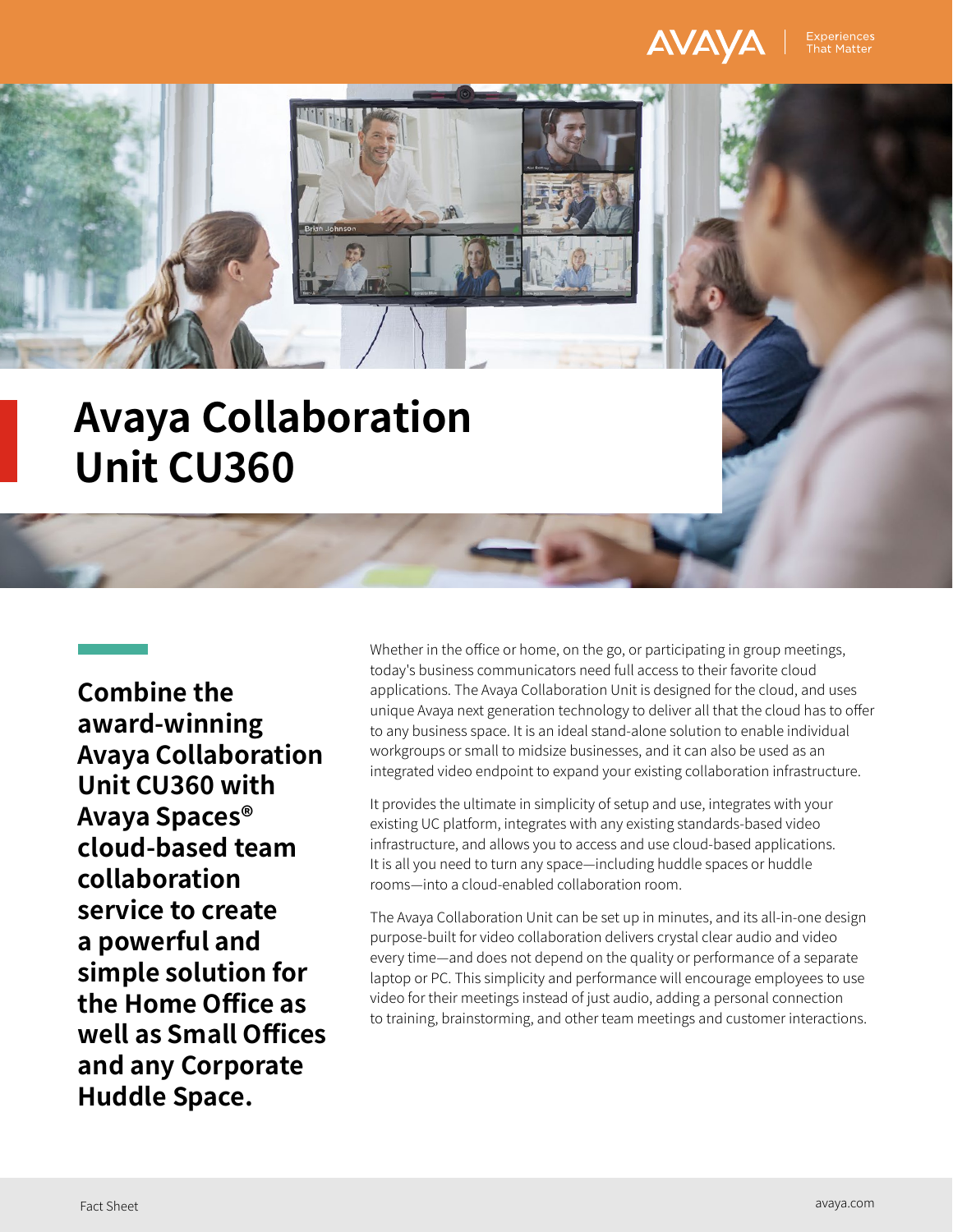

- Delivers all the cloud has to offer to any business space
- All-in-one device delivers the ultimate in simplicity
- Seamless Avaya Spaces<sup>®</sup> integration
- **·** Integrates with existing UC platform
- Interoperable with existing video infrastructure
- Higher quality & reliability than using a PC or laptop



## **Delivers Affordable Enterprise Collaboration to Any Size Business**

The Avaya Collaboration Unit represents a breakthrough in delivering capabilities typically included in more costly Enterprise room conferencing systems at a price that works great for huddle space transformation. The device contains state-of-theart capabilities, including full HD 1080p video, a 4K camera sensor, and 4K display support.

It delivers dual HD live video and content, a very wide field of view and an integrated microphone array for crystal clear audio. It delivers the capabilities essential to businesses including meeting recording, directory service and address book, and security. It supports both Session Initiation Protocol (SIP) and H.323 for integration with your existing UC platform—and allows for redundant configuration. It also interoperates with existing standards-based video infrastructures.

## **Smart Collaboration**

Share content and applications wirelessly, using your smart mobile device. H.239 and BFCP offers content interoperability with nearly any video room system. Avaya Spaces® and Avaya Workplace delivers the ultimate collaboration experience with lightning fast screen response and lower bandwidth requirements.

## **Next Generation Cloud Capabilities**

The Avaya Collaboration Unit can access and run cloud-based Android® applications and gives you your choice of cloud-based collaboration tools. It is also fully integrated with Avaya Spaces®, the cloud-based team collaboration and meeting tool that allows users to chat, have audio and video conferencing, share files, manage tasks in an easy to use application that you can access from anywhere.

## **Easy to Use & Setup**

With only two or three cables need to be connected—depending on whether you are using Ethernet or Wi-Fi—installation is a snap. This all-in-one device rests on top of any display, and the integrated video codec, microphones and Bluetooth connectivity means there are no cables on the table. Its remote control includes a full keyboard to further simplify setup and use.

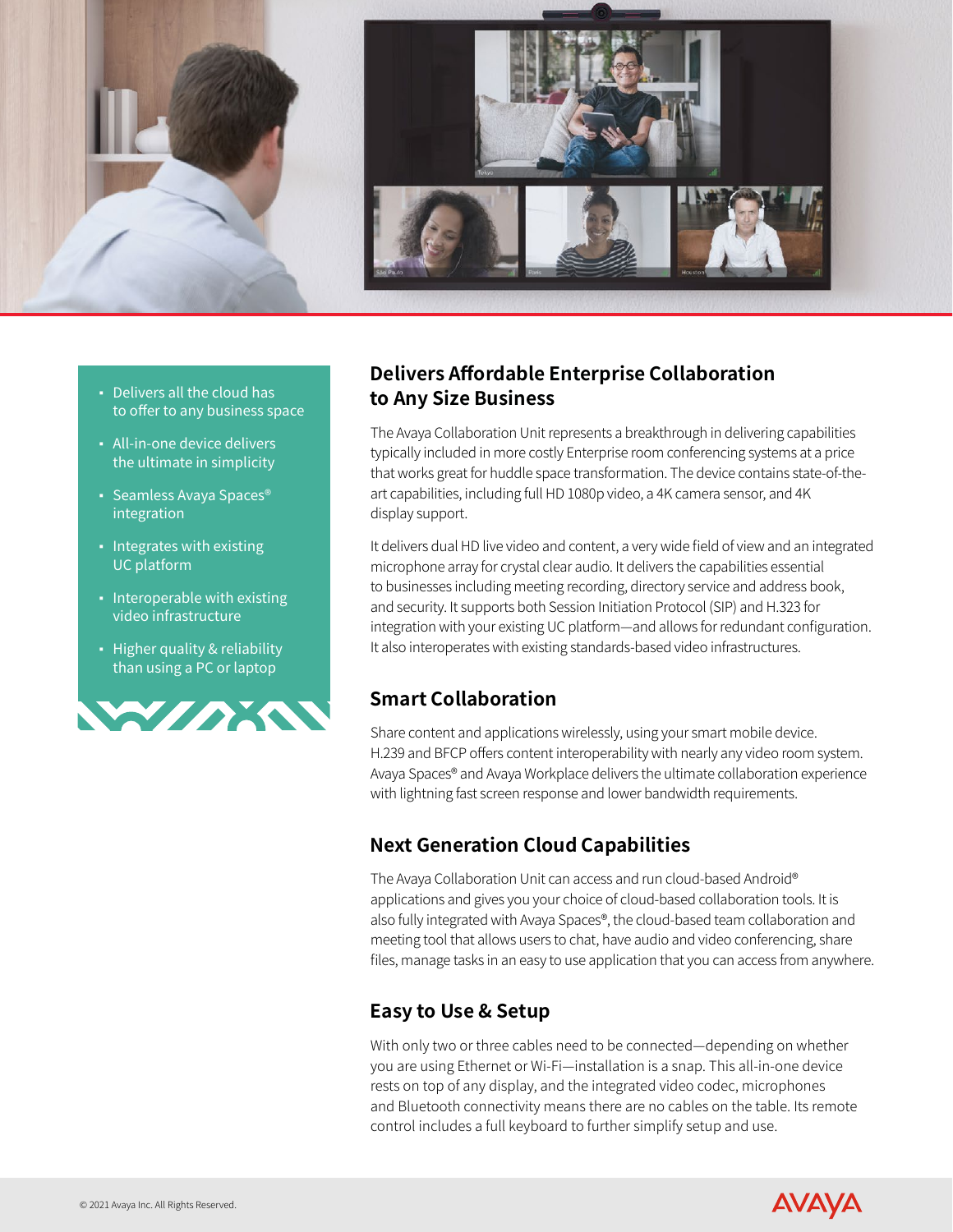#### Communications

IP: H.323, SIP (RFC 3261) Bit rate: H.323, SIP: up to 4Mbps MCU compatibility: H.243, H.231 XMPP Presence supportn

#### Video Features

2 simultaneous channels: camera + content

#### Video Protocols

H.264, H.264 High Profile Dual: H.239 (H.323); BFCP (SIP) SVC (Scalable Video Coding) H.263 + is supported with resolutions up to 4CIF @ 15fps. Only RFC2429 is supported. User-defined formats and attachments are not supported.

# Live-Video-Codierungsformat 1920 x 1080p @ 25, 30fps

1280 x 720p @ 25, 30fps 1024 x 576p @ 25, 30fps: w576p 848 x 480p @ 25, 30fps: w480p 768 x 448p @ 25, 30fps: w448p 704 x 576p @ 25, 30fps: 4CIF 704 x 480p @ 25, 30fps: 4SIF 624 x 352p @ 25, 30fps: w352p 576 x 336p @ 25, 30fps 512 x 288p @ 25, 30fps: wCIF 416 x 240p @ 25, 30fps: w240p 400 x 224p @ 25, 30fps 352 x 288p @ 25, 30fps: CIF 352 x 240p @ 25, 30fps: SIF

### Camera

Sensor: 4kp30 Video resolution: 1080p30 Horizontal Field of View: 102° Vertical Field of View: 68° Digital zoom: 5x Preset up to 122 presets (web managed) - up to 10 presets (GUI managed) Speaker Auto-Tracking Mode Speaker Auto-Tracking Mode using third party Apps

Video Input<br>Live video from built in camera up to 1920 x 1080p30fps Wireless presentation with Screen Link and Miracast up to 1920 x 1080p15fps

Video Output<br>1x HDMI @ 3840 x 2160 @ 25, 30fps; 1920 x 1080 @ 25, 30fps; 1280 x 720 @ 25, 30fps

### Audio Features

Acoustic echo cancellation Audio error concealment Automatic Gain Control (AGC) Automatic noise suppression

#### Audio Protocols

G.711 G.719 G.728 and G.729 A/B G.722, G.722.1, G.722.1 Annex C Opus

#### Microphone

Microphone array (4mics)

### Audio Inputs

**Bluetooth** 

### Audio Outputs

1 x HDMI Bluetooth

# Content Sharing / Web Collaboration Features Wireless presentation up to 1080p15fps

Present content using Android Apps and USB key Share content up to 1080p15fps through HDMI using the optional AV grabber connected to the USB port (device included in the Optional Cable Kit, not part of the default CU360 box) Supported laptop resolutions are as follows: 1920x1080p30, 50, 60 1680x1050p60 1280x1024p60 1280x720p50, 60 1024x768p60 800x600p60 (CU360 firmware v10.1 SP1 or higher is required for this)

## (Split & Share) Content Sharing / Web

#### Collaboration Protocols

Dual video: H.239 (H.323); BFCP (SIP) Avaya Workplace native web collaboration

### USB Ports

1 x USB-C 1 x USB3

### Network Features

IPv4 and IPv6 simultaneous support Auto Gatekeeper discovery QoS support: IP Precedence, IP Type of Service (ToS), Differentiated Services (diffserv) Avaya NetSense bandwidth adaptation for high quality over unmanaged networks

# IP Adaptive Packet Management Flow control

Packet Loss based down-speeding Packet Loss recovery policies

#### Network Protocols

DHCP, DNS, HTTP, HTTPS, RTP/RTCP, SNTP, STUN, TCP/IP, TELNET, TFTP , 802.1q,802.1p and 802.1x

#### Network Interfaces

10/100/1000 Base-T full-duplex  $(R.I-45)$ Wi-Fi (802.11a/b/g/n, 802.11ac, Hotspot)

#### User Interface

25 language on-screen user interface Infrared remote control API for endpoint control Avaya Control application for Apple iPad and iPhone Microsoft Exchange calendar integration Android™ apps can be downloaded on the device and used alongside the Avaya Collaboration Unit video-communication application (Android is a trademark of Google LLC). Touch Screen Monitor control supported Speaker Tracking support for huddle rooms Google Services Framework support by means of OpenGapps